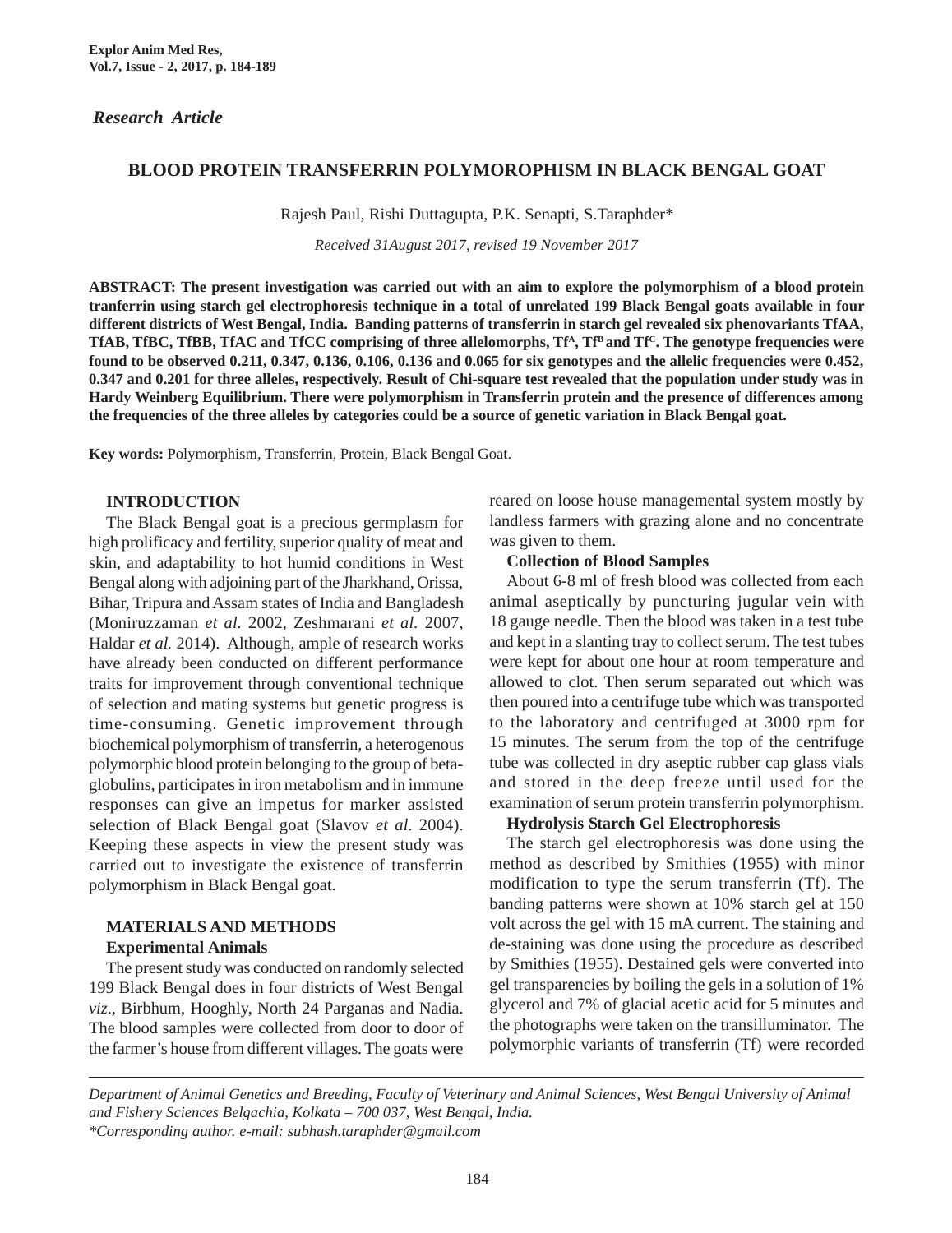and analyzed. Identification of phenovariants of transferrin in the present study was done on the basis of number of bands on the gel.

# **Statistical Analysis**

The parameters obtained for statistical analysis were the genotype categories, the conformity criterion  $(\chi^2 \text{ test})$ , the observed and expected phenotypes and the gene frequency of the alleles that corresponded to the transferring phenovariants. The frequency of genotypes and genes were computed by direct counting method for codominant loci (Falconer and Mackay 1996). Chi-Square  $(\chi^2)$  test for goodness of fit was applied to find out whether the studied population was in Hardy-Weinberg Equilibrium or not with respect to transferrin phenovariants. The significance of calculated value was adjudged from the Table values of Snedecor and Cochran (1994).

# **RESULTS AND DISCUSSION Transferrin Polymorphism**

Research findings of genetic variability of Black Bengal goat for transferrin polymorphism based on banding pattern revealed that six different transferrin phenovariants *viz*., TfAA, TfAB, TfAC, TfBB, TfBC, TfCC were identified in the whole studied population. Three phenovariants TfAA, TfBB and TfCC showed two bands each on starch gel while TfAB and TfBC phenovariants showed three bands each and Phenovariant TfAC was represented by four bands (Fig.1 to Fig. 3). In order of decreasing mobility towards anode, these six numbers of transferrin variants were found to be controlled by three co-dominant alleles,  $Tf^A$ ,  $Tf^B$  and  $Tf^C$ of which  $Tf^A$  is the fastest and  $Tf^C$  is the slowest. It is eventually observed that all the six (6) transferrin phenovariants viz. TfAA, TfAB, TfAC, TfBB, TfBC and TfCC were prevalent in Black Bengal goat separately in each four districts of West Bengal under study.

Available literature suggested that the transferrin locus in goat is controlled at least by three co-dominant alleles  $Tf^{A}$ ,  $Tf^{B}$  and  $Tf^{C}$ , of which  $Tf^{A}$  is the fastest and  $Tf^{C}$  is the slowest (Bhat 1986, Mandal *et al*. 1987, Shamsuddin

*et al*. 1988) which is in accordance with the present findings. The homozygote phenotype possesses two bands, slower of which corresponds to the faster band of the next phenotype, if any. Heterozygote TfAB and TfBC were represented by three bands, due to overlapping of bands of two corresponding alleles, whereas TfAC shows four bands as the bands of A and C do not overlap. Trehan *et al*. (1981) in Alpine and Mandal *et al*. (1987) in Black Bengal also reported the similar finding. Therefore, it can be concluded that transferrin locus possesses at least three alleles and their relationship is co-dominant.

The present research findings is in accordance with Watanabe and Suzuki (1973) who also reported the existence of all six phenotypes in Korean, Philippine and Thai native goats by polyacrylamide gel electrophoresis. Similar observation was also reported by Kumar and Yadav (1988) in Jhakrana, Kutchi, Marwari and Sirohi breeds and Khanra (1998) in Black Bengal goat. While in contrary, Mandal *et al*. (1987) in Black Bengal goat and Erkoc *et al.* (1987) in Angora breed of goat recorded five phenotypes where they could not observed TfCC and TfAC respectively. Five co-dominant transferrin alleles viz. TfA, TfB, TfC, TfD and TfE were also observed in different breeds of sheep by Weimer *et al.* (1984), Iovenko (2002) and Slavov *et al.* (2004).

# **Genotype Frequency**

The genotype frequencies of transferrin phenovariants irrespective of district and colour have been presented in Table 1 and the overall frequencies of TfAA, TfAB, TfAC, TfBB, TfBC and TfCC were found to be observed 0.211, 0.347, 0.136, 0.106, 0.136 and 0.065 respectively. The maximum number of animals showed TfAB phenotype followed by TfAA. The frequencies of the reminder genotypes were low to moderate and the least observed genotype was TfCC.

The data were also analyzed district wise (Table 1) to estimate the frequency of all six prevailing phenovariants. In Birbhum district it was observed that maximum number of Black Bengal goat showed TfAB phenotype and least observed phenotypes were TfCC. In Hooghly and Nadia districts the maximum number of animals showed TfAB



**Fig. 1-3: Stained Starch Gel Showing Different Transferrin Phenovariants on the Basis of Number and Mobitily of Bands.**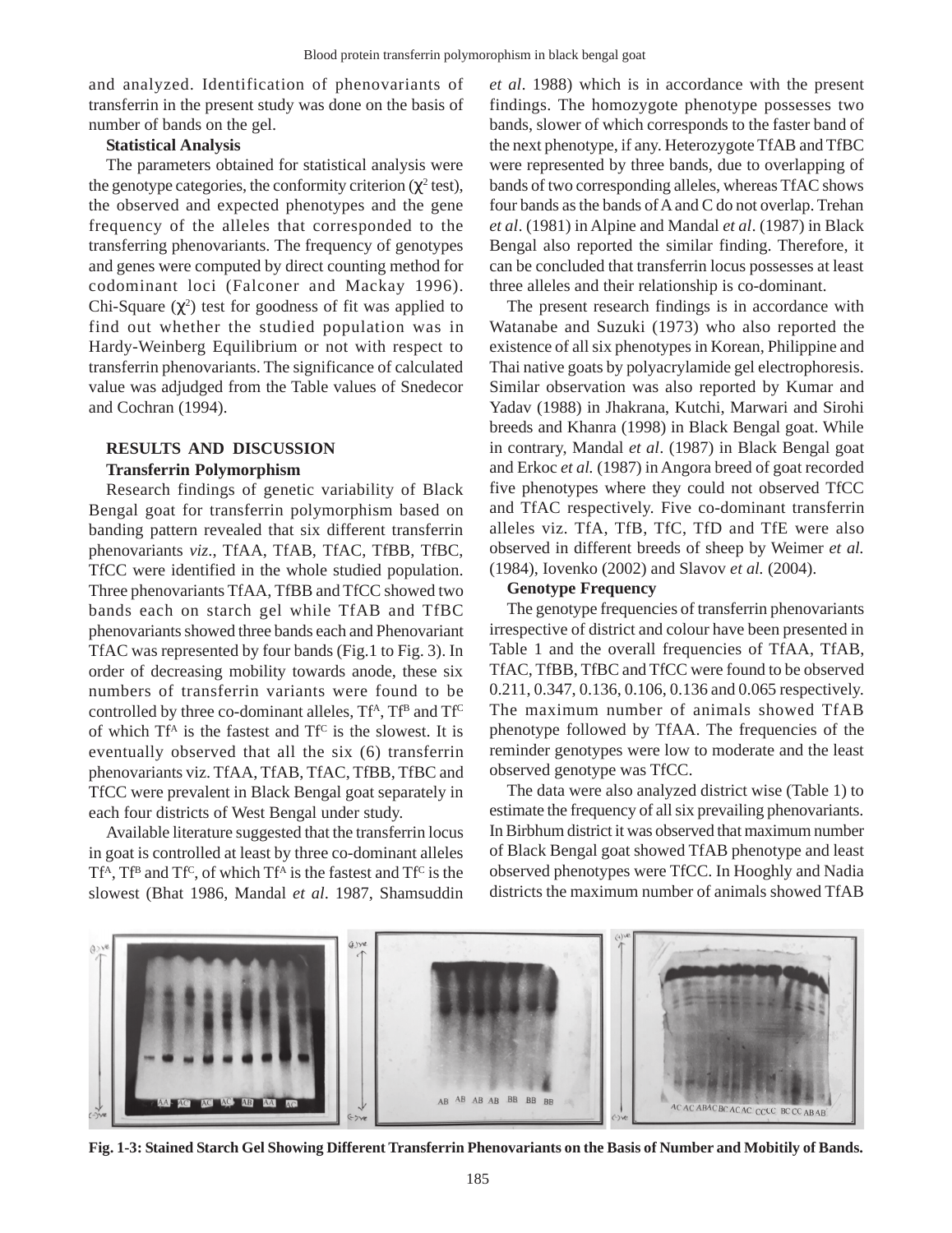| Phenotype                         | <b>Genotype Frequency</b> |                         |             |             | <b>Gene Frequency</b> |             |                                     |            |                                   |
|-----------------------------------|---------------------------|-------------------------|-------------|-------------|-----------------------|-------------|-------------------------------------|------------|-----------------------------------|
|                                   | <b>TfAA</b>               | <b>TfAB</b>             | <b>TfAC</b> | <b>TfBB</b> | <b>TfBC</b>           | <b>TfCC</b> | $\mathbf{T}\mathbf{f}^{\mathrm{A}}$ | <b>TfB</b> | $\mathbf{T}\mathbf{f}^{\text{C}}$ |
|                                   |                           | <b>Birbhum District</b> |             |             |                       |             |                                     |            |                                   |
| <b>Black</b>                      | 0.188                     | 0.313                   | 0.188       | 0.000       | 0.188                 | 0.125       | 0.438                               | 0.251      | 0.313                             |
| <b>Black and White</b>            | 0.125                     | 0.500                   | 0.125       | 0.125       | 0.125                 | 0.000       | 0.438                               | 0.438      | 0.125                             |
| <b>Brown</b>                      | 0.333                     | 0.333                   | 0.083       | 0.083       | 0.083                 | 0.083       | 0.542                               | 0.292      | 0.167                             |
| White                             | 0.211                     | 0.316                   | 0.105       | 0.211       | 0.105                 | 0.053       | 0.421                               | 0.421      | 0.158                             |
| Total                             | 0.218                     | 0.345                   | 0.127       | 0.109       | 0.127                 | 0.073       | 0.455                               | 0.345      | 0.200                             |
| <b>Hooghly District</b>           |                           |                         |             |             |                       |             |                                     |            |                                   |
| <b>Black</b>                      | 0.240                     | 0.320                   | 0.160       | 0.120       | 0.120                 | 0.040       | 0.480                               | 0.340      | 0.180                             |
| <b>Black and White</b>            | 0.000                     | 0.000                   | 0.000       | 0.500       | 0.500                 | 0.000       | 0.000                               | 0.750      | 0.250                             |
| <b>Brown</b>                      | 0.222                     | 0.333                   | 0.111       | 0.111       | 0.222                 | 0.000       | 0.444                               | 0.389      | 0.167                             |
| White                             | 0.200                     | 0.400                   | 0.000       | 0.200       | 0.200                 | 0.000       | 0.400                               | 0.500      | 0.100                             |
| Total                             | 0.220                     | 0.317                   | 0.122       | 0.146       | 0.171                 | 0.024       | 0.439                               | 0.390      | 0.171                             |
| <b>North 24 Parganas District</b> |                           |                         |             |             |                       |             |                                     |            |                                   |
| <b>Black</b>                      | 0.188                     | 0.438                   | 0.125       | 0.063       | 0.063                 | 0.125       | 0.469                               | 0.313      | 0.219                             |
| <b>Black and White</b>            | 0.000                     | 0.000                   | 0.000       | 0.000       | 0.000                 | 1.000       | 0.000                               | 0.000      | 1.000                             |
| <b>Brown</b>                      | 0.200                     | 0.200                   | 0.200       | 0.000       | 0.200                 | 0.200       | 0.400                               | 0.200      | 0.400                             |
| White                             | 0.000                     | 1.000                   | 0.000       | 0.000       | 0.000                 | 0.000       | 0.500                               | 0.500      | 0.000                             |
| Total                             | 0.174                     | 0.391                   | 0.130       | 0.043       | 0.087                 | 0.174       | 0.435                               | 0.283      | 0.282                             |
| <b>Nadia District</b>             |                           |                         |             |             |                       |             |                                     |            |                                   |
| <b>Black</b>                      | 0.239                     | 0.283                   | 0.174       | 0.087       | 0.174                 | 0.043       | 0.467                               | 0.315      | 0.217                             |
| <b>Black and White</b>            | 0.429                     | 0.143                   | 0.286       | 0.000       | 0.000                 | 0.143       | 0.643                               | 0.071      | 0.286                             |
| <b>Brown</b>                      | 0.083                     | 0.500                   | 0.167       | 0.083       | 0.167                 | 0.000       | 0.417                               | 0.417      | 0.167                             |
| White                             | 0.133                     | 0.533                   | 0.000       | 0.200       | 0.067                 | 0.067       | 0.400                               | 0.500      | 0.100                             |
| Total                             | 0.213                     | 0.350                   | 0.150       | 0.100       | 0.138                 | 0.050       | 0.463                               | 0.344      | 0.194                             |
| <b>Total Population</b>           |                           |                         |             |             |                       |             |                                     |            |                                   |
| <b>Black</b>                      | 0.223                     | 0.320                   | 0.165       | 0.078       | 0.146                 | 0.068       | 0.466                               | 0.311      | 0.223                             |
| <b>Black and White</b>            | 0.222                     | 0.278                   | 0.167       | 0.111       | 0.111                 | 0.111       | 0.444                               | 0.306      | 0.250                             |
| <b>Brown</b>                      | 0.211                     | 0.368                   | 0.132       | 0.079       | 0.158                 | 0.053       | 0.461                               | 0.342      | 0.197                             |
| White                             | 0.175                     | 0.425                   | 0.050       | 0.200       | 0.100                 | 0.050       | 0.413                               | 0.463      | 0.125                             |
| Total                             | 0.211                     | 0.347                   | 0.136       | 0.106       | 0.136                 | 0.065       | 0.452                               | 0.347      | 0.201                             |

**Table 1. Genotype and Gene Frequencies with respect to Transferrin in Black Bengal goat.**

phenotype and the least observed phenotype was TfCC. In North 24 Parganas District it was found that maximum number of animals also showed TfAB phenotype with least observe phenotype in this district was TfBB. Hence, it is apparent that the TfAB phenovariant of transferrin protein was most prevalent in all four districts of West Bengal under study while TfCC was least prevalent in the entire study area except in North 24 Parganas where TfBB was in lowest frequency.

From the available literature it was also found that TfAB was in highest frequency in most of the reports with different breeds [Singh *et al*. (1977) in Barbari, Baruah and Bhat (1980) in Black Bengal, Trehan *et al*. (1981) in Alpine, Bhat *et al*. (1983) in Barbari and Jamnapari, Ugar *et al*. (1986) in Angora and Shamsuddin *et al*. (1988) in Malabar, Saanen x Malabar, Alpine x Malabar]. Highest frequency of TfAA was found in Beetal goat (Singh *et al*. 1977 and Trehan *et al*. 1981) and TfBB in Jamnapari goat as reported by Baruah and Bhat (1980) which were not in accordance with the present findings. The lowest frequency of TfCC transferrin phenovariant observed in this present study was in accordance with the findings of Khanra (1998) in Black Bengal goat. However, Baruah and Bhat (1980) observed the occurrence of TfAA to be lowest in Black Bengal goat which differs from the findings. Mandal *et al*. (1987) recorded lowest frequency for TfBB as he could not detect any TfCC.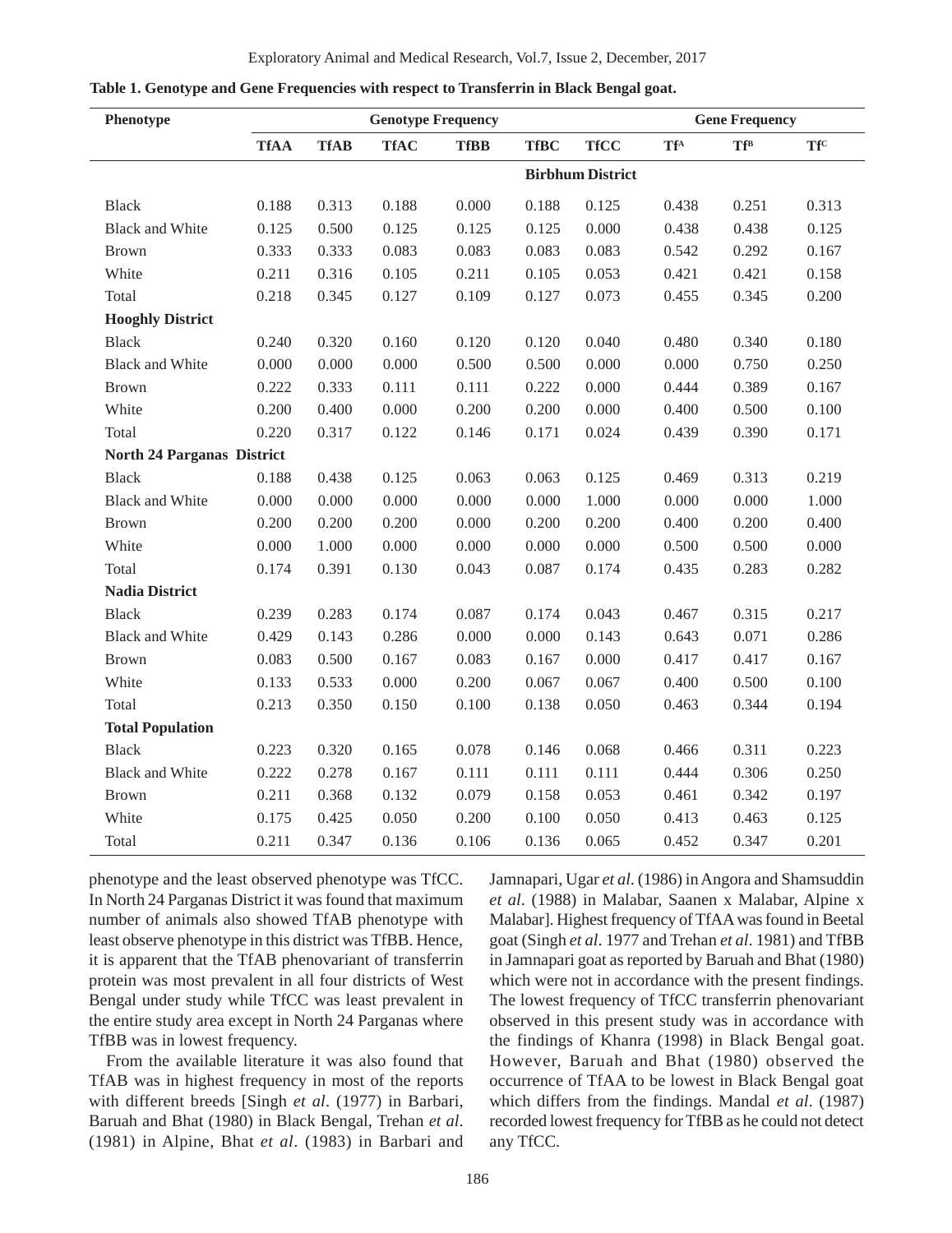| Phenotype                         | <b>Frequency</b>     | AA               | $\mathbf{A}\mathbf{B}$ | AC                      | $\mathbf{B}$     | <b>BC</b>        | $\tilde{\phantom{a}}$<br>CC | $\chi^2$ Value |
|-----------------------------------|----------------------|------------------|------------------------|-------------------------|------------------|------------------|-----------------------------|----------------|
|                                   |                      |                  |                        | <b>Birbhum District</b> |                  |                  |                             |                |
| <b>Black</b>                      | Observed             | 3                | 5                      | 3                       | $\boldsymbol{0}$ | 3                | $\mathfrak{2}$              | 2.469          |
|                                   | Expected             | 3.063            | 3.500                  | 4.375                   | 1.000            | 2.500            | 1.563                       |                |
| <b>Black and White</b>            | Observed             | $\mathbf{1}$     | 4                      | 1                       | 1                | 1                | $\boldsymbol{0}$            | 0.801          |
|                                   | Expected             | 1.531            | 3.063                  | 0.875                   | 1.531            | 0.875            | 0.125                       |                |
| <b>Brown</b>                      | Observed             | $\overline{4}$   | 4                      | 1                       | 1                | 1                | 1                           | 1.859          |
|                                   | Expected             | 3.521            | 3.792                  | 2.167                   | 1.021            | 1.167            | 0.333                       |                |
| White                             | Observed             | $\overline{4}$   | 6                      | $\overline{2}$          | 4                | $\overline{c}$   | 1                           | 1.275          |
|                                   | Expected             | 3.369            | 6.737                  | 2.528                   | 3.368            | 2.526            | 0.474                       |                |
| Total                             | Observed             | 12               | 19                     | 7                       | 6                | 7                | $\overline{4}$              | 2.769          |
|                                   | Expected             | 11.364           | 17.273                 | 10.000                  | 6.564            | 7.600            | 2.200                       |                |
| <b>Hooghly District</b>           |                      |                  |                        |                         |                  |                  |                             |                |
| <b>Black</b>                      | Observed             | $\sqrt{6}$       | $8\,$                  | $\overline{4}$          | $\mathfrak{Z}$   | 3                | 1                           | 0.087          |
|                                   |                      | 5.76             |                        |                         | 2.890            |                  |                             |                |
|                                   | Expected             |                  | 8.160                  | 4.320                   |                  | 3.060            | 0.810                       |                |
| <b>Black and White</b>            | Observed             | $\boldsymbol{0}$ | $\boldsymbol{0}$       | $\boldsymbol{0}$        | 1                | 1                | $\boldsymbol{0}$            | 0.222          |
|                                   | Expected             | 0.000            | 0.000                  | 0.000                   | 1.125            | 0.750            | 0.125                       |                |
| <b>Brown</b>                      | Observed             | $\mathfrak{2}$   | 3                      | 1                       | 1                | 2                | $\boldsymbol{0}$            | 1.056          |
|                                   | Expected             | 1.778            | 3.111                  | 1.333                   | 1.361            | 1.167            | 0.250                       |                |
| White                             | Observed             | 1                | 2                      | $\boldsymbol{0}$        | 1                | 1                | $\boldsymbol{0}$            | 1.050          |
|                                   | Expected             | 0.800            | 2.000                  | 0.400                   | 1.250            | 0.500            | 0.050                       |                |
| Total                             | Observed             | 9                | 13                     | 5                       | 6                | 7                | 1                           | 0.918          |
|                                   | Expected             | 7.902            | 14.049                 | 6.146                   | 6.244            | 5.463            | 1.195                       |                |
| <b>North 24 Parganas District</b> |                      |                  |                        |                         |                  |                  |                             |                |
| <b>Black</b>                      | Observed             | 3                | 7                      | $\mathbf{2}$            | 1                | 1                | $\overline{2}$              | 4.554          |
|                                   | Expected             | 3.516            | 4.688                  | 3.281                   | 1.5625           | 3.5156           | 0.7656                      |                |
| <b>Black and White</b>            | Observed             | $\boldsymbol{0}$ | $\boldsymbol{0}$       | $\boldsymbol{0}$        | $\boldsymbol{0}$ | $\boldsymbol{0}$ | 1                           | 0.000          |
|                                   | Expected             | 0.000            | 0.000                  | 0.000                   | 0.000            | 0.000            | 1.000                       |                |
| <b>Brown</b>                      | Observed             | $\mathbf{1}$     | 1                      | 1                       | $\overline{0}$   | 1                | $\mathbf{1}$                | 0.625          |
|                                   | Expected             | 0.800            | 0.800                  | 1.600                   | 0.200            | 0.800            | 0.800                       |                |
| White                             | Observed             | $\boldsymbol{0}$ | 1                      | $\boldsymbol{0}$        | $\boldsymbol{0}$ | $\boldsymbol{0}$ | $\boldsymbol{0}$            | 0.250          |
|                                   | Expected             | 0.250            | 0.500                  | $\boldsymbol{0}$        | 0.25             | 0.250            | 0.000                       |                |
| Total                             | Observed             | $\overline{4}$   | 9                      | 3                       | 1                | $\overline{c}$   | $\overline{4}$              | 6.946          |
|                                   | Expected             | 4.348            | 5.652                  | 5.652                   | 1.837            | 3.674            | 1.837                       |                |
| <b>Nadia District</b>             |                      |                  |                        |                         |                  |                  |                             |                |
| Black                             | Observed             | 11               | 13                     | 8                       | $\overline{4}$   | 8                | 2                           | 0.848          |
|                                   |                      | 10.049           | 13.554                 | 9.348                   | 4.571            | 6.304            | 2.174                       |                |
|                                   | Expected<br>Observed | 3                | 1                      | $\overline{2}$          | $\boldsymbol{0}$ | $\boldsymbol{0}$ | 1                           | 0.972          |
| <b>Black and White</b>            |                      |                  |                        |                         |                  |                  |                             |                |
|                                   | Expected             | 2.893            | 0.643                  | 2.571                   | 0.036            | 0.286            | 0.571                       |                |
| <b>Brown</b>                      | Observed             | 1                | 6                      | $\mathbf{2}$            | 1                | 2                | $\boldsymbol{0}$            | 2.400          |
|                                   | Expected             | 2.083            | 4.167                  | 1.667                   | 2.083            | 1.667            | 0.333                       |                |
| White                             | Observed             | $\overline{2}$   | 8                      | $\boldsymbol{0}$        | 3                | 1                | 1                           | 7.067          |
|                                   | Expected             | 2.400            | 6.000                  | 1.200                   | 3.750            | 1.500            | 0.150                       |                |
| Total                             | Observed             | 17               | 28                     | 12                      | 8                | 11               | $\overline{4}$              | 1.205          |
|                                   | Expected             | 17.113           | 25.438                 | 14.338                  | 9.453            | 10.656           | 3.003                       |                |
| <b>Total Population</b>           |                      |                  |                        |                         |                  |                  |                             |                |
| <b>Black</b>                      | Observed             | 23               | 33                     | 17                      | 8                | 15               | 7                           | 2.365          |
|                                   | Expected             | 22.369           | 29.825                 | 21.437                  | 9.942            | 14.291           | 5.136                       |                |
| <b>Black and White</b>            | Observed             | $\overline{4}$   | 5                      | 3                       | $\mathbf{2}$     | 2                | $\mathbf{2}$                | 1.254          |
|                                   | Expected             | 3.556            | 4.889                  | 0.400                   | 1.681            | 2.750            | 1.125                       |                |
| <b>Brown</b>                      | Observed             | $8\,$            | 14                     | 5                       | 3                | 6                | $\overline{2}$              | 1.671          |
|                                   | Expected             | 8.059            | 11.974                 | 6.908                   | 4.447            | 5.132            | 1.480                       |                |
| White                             | Observed             | $\tau$           | 17                     | $\overline{2}$          | 8                | 4                | $\overline{2}$              | 4.444          |
|                                   | Expected             | 6.806            | 15.263                 | 4.125                   | 8.556            | 4.625            | 0.625                       |                |
| Total                             | Observed             | 42               | 69                     | 27                      | 21               | 27               | 13                          | 6.507          |
|                                   | Expected             | 40.704           | 62.412                 | 36.181                  | 23.925           | 27.739           | 8.040                       |                |

|  | Table 2. Observe and Expected number genotypes with respect to Transferrin protein in Black Bengal goats. |
|--|-----------------------------------------------------------------------------------------------------------|
|  |                                                                                                           |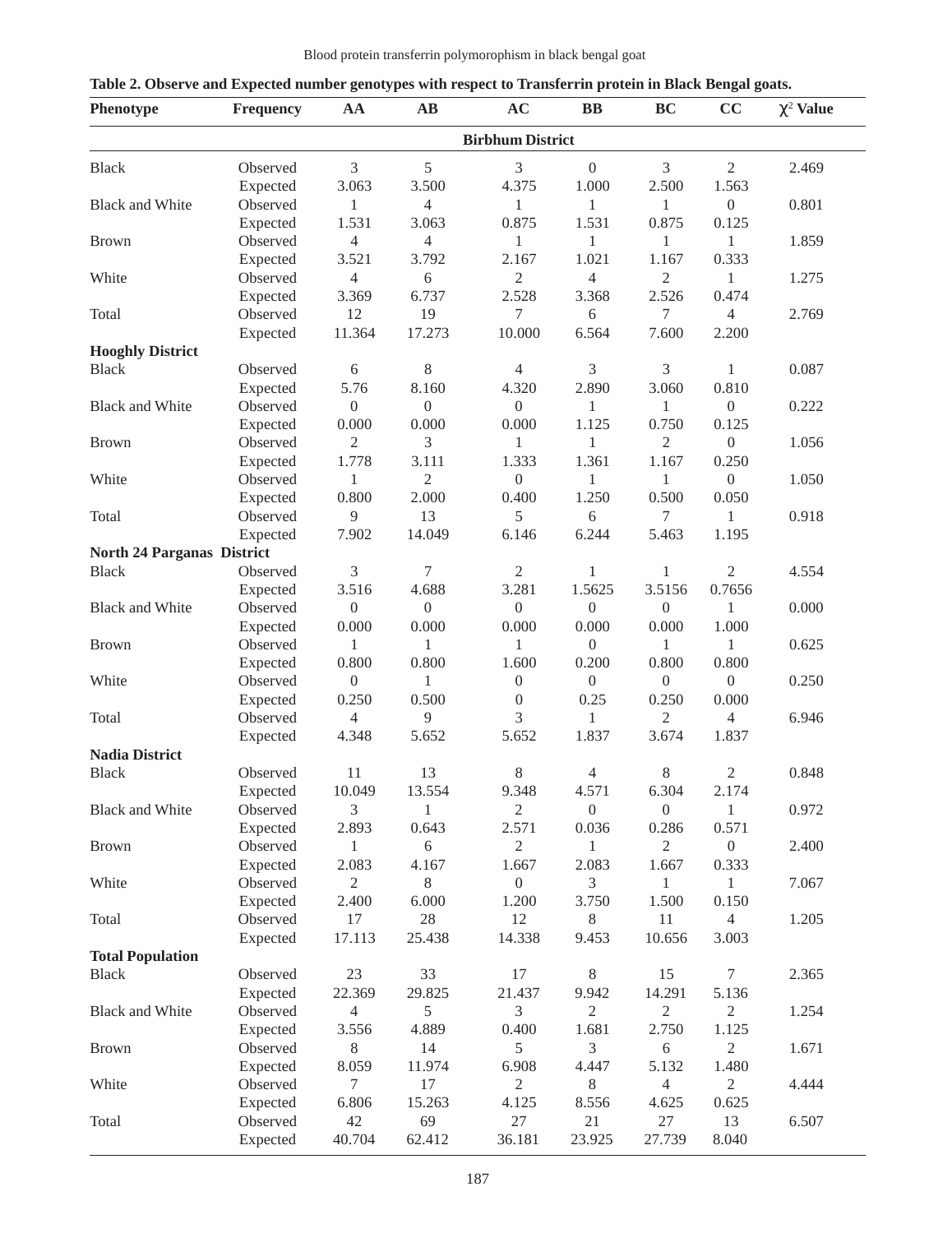# **Gene Frequency**

The resultant six transferrin phenovariants arises from different combinations of three alleles, viz. Tf<sup>A</sup>, Tf<sup>B</sup> and TfC in the Black Bengal goat population under study. The overall gene frequencies of  $Tf^A$ ,  $Tf^B$  and  $Tf^C$  irrespective of district and colour were found to be 0.452, 0.347 and 0.201 for Tf<sup>A</sup>, Tf<sup>B</sup> and Tf<sup>C</sup>, respectively (Table 1). The estimated frequencies of these three alleles in different districts under study were almost similar in pattern with the allelic frequencies in the whole population. The frequency of Tf<sup>A</sup> allele ranged from 0.435 in North 24 Parganas District to 0.463 at Nadia District. The frequency of  $Tf^B$  allele ranged from 0.283 in North 24 Parganas District to 0.390 at Hooghly District. The frequency of  $Tf^C$  allele ranged from 0.171 in Hooghly District to 0.282 at North 24 Parganas District. The meager range Tf<sup>A</sup> allele revealed its more adaptability in all four districts under study.

The estimated highest frequency of Tf<sup>A</sup> as observed in the present study was in agreement with the findings of Trehan *et al*. (1981) in Alpine, Yaman (1982) in Angora, Bhat (1987) in Chegu and Chongthangi, Mandal *et al*. (1987) in Black Bengal, Wussow and Plischke (1990) in dwarf goats and Khanra (1998) in Black Bengal goat. Higher frequency of TfA allele was observed in many exotic sheep breeds as reported by Weimer *et al*. (1984) in Corriedale and Romney Marsh sheep and Iovenko (2002) in different sheep breeds of Ukraine. However, in contrary the higher frequency of  $Tf^B$  was reported by Watanabe and Suzuki (1973) in Thai Native goats, Singh et al. (1977) in Barbari and Beetal, Baruah and Bhat (1980) in Jamunapari, Barbari and Black Bengal, Trehan *et al.* (1981) in Beetal goat, Bhat *et al.* (1983) in Jamunapari and Barbari, Bhat (1986) in Jamunapari goat. The presence of  $Tf^C$  allele in lowest frequency in this present investigation was at per the findings of Watanabe and Suzuki (1973) in Thai Native goats, Trehan *et al.* (1981) in Alpine goat, Yaman (1982) in Angora Goat, Bhat *et al.* (1986) in Jamunapari, Bhat (1987) in Chegu and Changthangi goat, Mandal *et al.* (1987) in Black Bengal goat. It is obvious that absence and/or lowest frequency of the  $Tf^c$  allele in different goat breeds/ population as reported by various researchers and in this present research finding might be due to their poor adaptability in different region.

## **Hardy-Weinberg Equilibrium**

In order to examine the estimated gene and genotypic frequencies with respect to Hardy-Weinberg equilibrium, the expected genotypic frequencies were compared with observed value under each district as well as in total population. The results have been tabulated in the Table 2. The research results revealed that the estimated

 $\chi^2$  value was found to be less than the table value (p<0.01, 0.05) which indicated non-significant deviation between observed and expected phenotype/genotype in different districts as well as in whole population. Hence, the population under study was in Hardy-Weinberg equilibrium.

The above results were similar with the findings of Salerno *et al*. (1977) who reported that the population was in equilibrium in respect to transferrin in Toggenberg goat. Trehan *et al*. (1981) who also reported about the equilibrium population in respect to transferrin in crossbred and Vankan and Bell (1992) also found the population was in Hardy-Weinberg equilibrium in Australian goats. On the other hand, the significant difference between observed and expected genotype frequencies had been reported by Singh *et al*. (1977) in goat populations, Mandal (1987) in Black Bengal and Khanra (1998) in Black Bengal goats. Slavov *et al.* (2004) was also reported that according to the transferrin system, the 264 Ile de France sheep populations were not in genetic equilibrium due to the large variation in number between the observed and expected genotypes. The result of the equilibrium study revealed that the Black Bengal goat is maintaining equilibrium in respect to transferrin polymorphic locus in village level which gives an indication that random mating in a large population is being maintained at village level of West Bengal.

#### **CONCLUSION**

The findings of this present study to the results of other studies in literature have suggested that the considerable polymorphism of blood protein transferrin is still conserved in the population. In particular, the variation between the preliminary estimates seems to be at broad level in turn may considerably contribute to the indirect selection criteria. By using of these variations, it may be possible to increase the performance of Black Bengal goats at satisfactory level. Even so, in order to obtain a more definite conclusion further detailed works in this aspect is required on Black Bengal goat in their whole native tract.

### **ACKNOWLEDGEMENT**

Authors wish to thank to the Vice-Chancellor, West Bengal University of Animal and Fishery Sciences, 37 and 68 K.B. Sarani, Belgachia, Kolkota-700 037, West Bengal, India for providing the necessary facilities during the entire course of this study.

## **REFERENCES**

Baruah P, Bhat PP (1980) Note on the genetics of haemoglobin and transferrin polymorphism in three breeds of Indian goats. Indian J Anim Sci 50(7): 576-579.